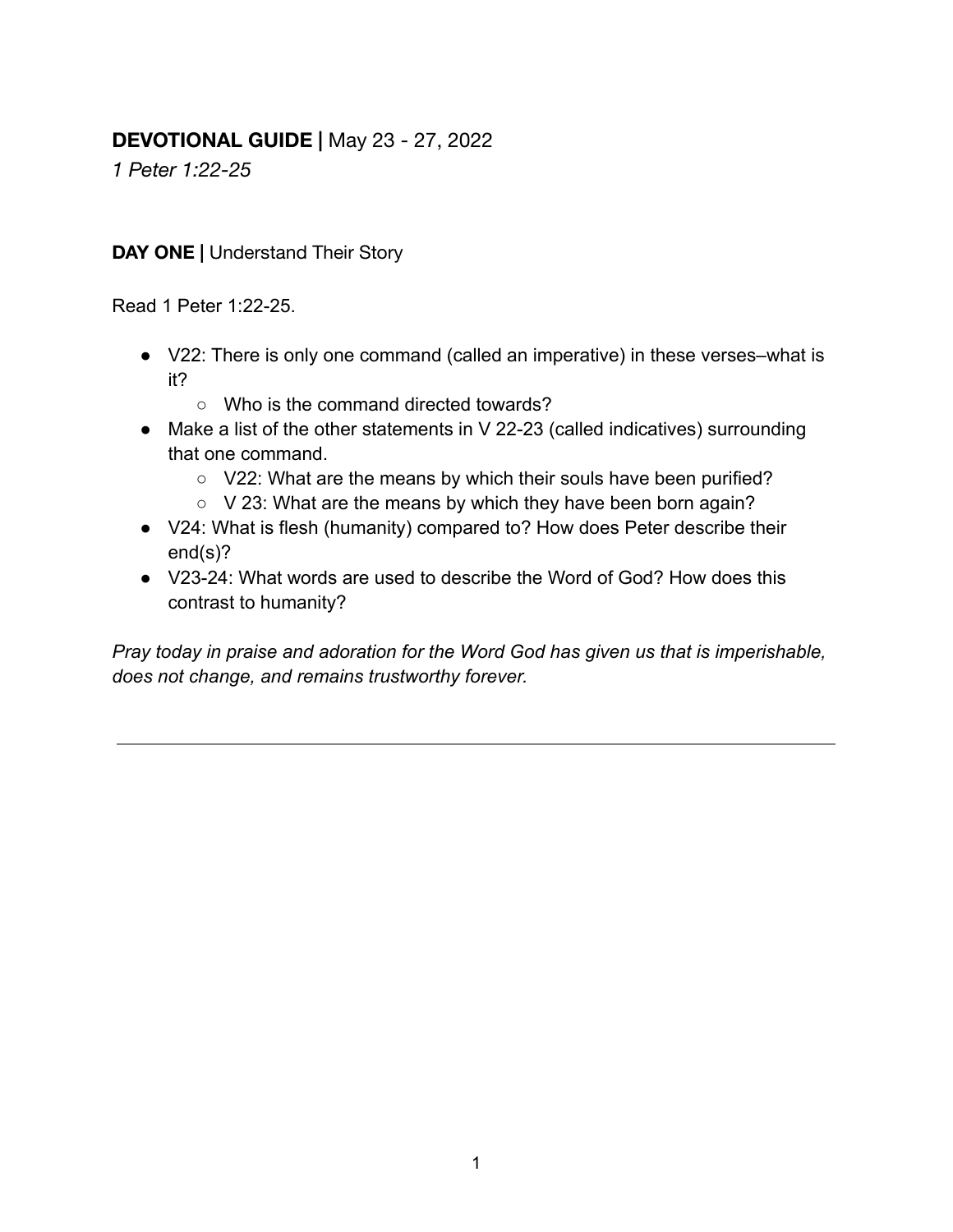### **DAY TWO |** Understand Their Story

Read 1 Peter 1:22-25 again. Let's look at the nature of the command to "love one another earnestly from a pure heart."

- V22: What does Peter say has already happened to them?
	- Refer back to 1 Peter 1:2 when Peter first spoke of obedience to Jesus Christ/the truth. He appears to be referring to a one time event  $\rightarrow$  how does this help you understand what he is alluding to?
- V23: What does Peter say has already happened to them here?
	- V25: How did they hear the good news of the word of God?
	- What connection does this show between God's word and being born again (salvation)?
- After considering these connections, what does Peter's command tell us about our response to and result of our salvation? How does this challenge you?

*Pray today in supplication, asking the Lord to help you discover the joy in obedience that comes by living according to God's Word.*

## **DAY THREE |** Connect to His Story

Read 1 Peter 1:22-25 again. Peter's command for his people to love each other from a pure heart is reflected elsewhere in Scripture by various authors. Let's look at a few examples to help us understand:

- Read Romans 12:1-13  $\rightarrow$  How does this passage describe the kind of love that marks a true Christian? How does this connect to the love spoken of in 1 Peter 1:22-23?
- Read 1 John 1:7-21  $\rightarrow$  How does John connect love with evidence of salvation? How do we know what love is? How does this add to or challenge your understanding of love?
- Read John 13:34-35  $\rightarrow$  What does Jesus point to as the motivation for love? for evidence of true discipleship?

*Pray today in confession and repentance for the ways that you have not loved others as God has loved you. Ask Him to grant you a greater understanding of His deep love for you, that would stir in you a love for those around you.*